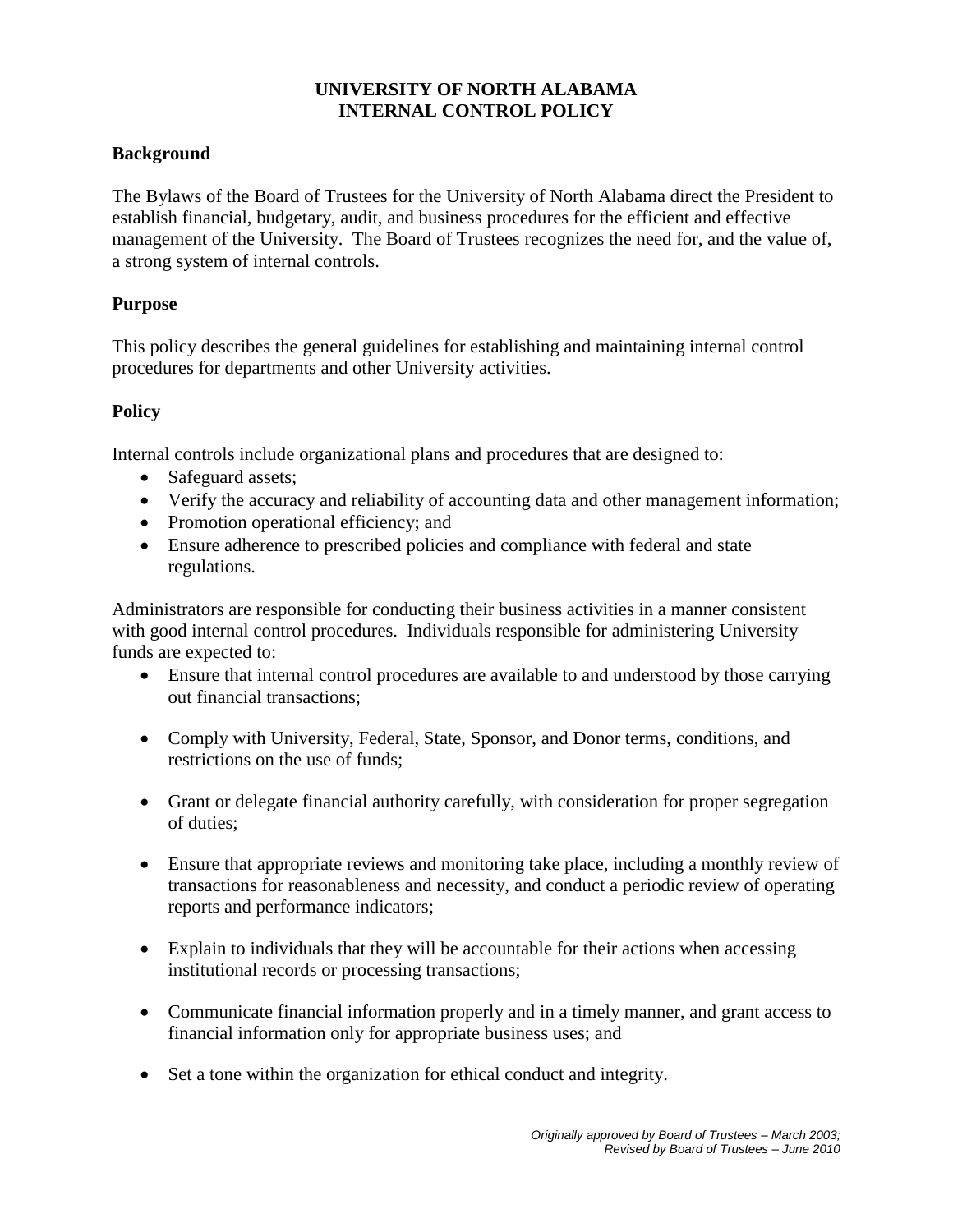#### **Review and Evaluation of Internal Controls**

The Vice President for Business and Financial Affairs (VPBFA) is responsible for the promulgation of policies and procedures directed toward the establishment of good internal controls (as approved by the President of the University).

The Audit, Finance, and Administration Committee of the Board of Trustees (as is described as a standing committee in Board Bylaws Article IV – Committees, Section 2) shall function as the University's Internal Audit Committee to review and measure the effectiveness of the controls established within the framework of this policy. As noted in Bylaws Article IV, committee members and its chairperson shall be appointed annually by the President Pro Tempore of the Board. This committee shall report at least annually to the Board of Trustees on activity for the preceding fiscal year, and shall take such other actions as it deems necessary to insure compliance with the Internal Control Policy and Procedures.

#### **Notification of Suspected Financial Irregularities and Control Weaknesses**

The President of the University is to be notified immediately of any material financial irregularities, suspected fraud or embezzlement, or major flaws detected in any/all internal control procedures.

Any observed weaknesses in internal control should be brought to the attention of the VPBFA.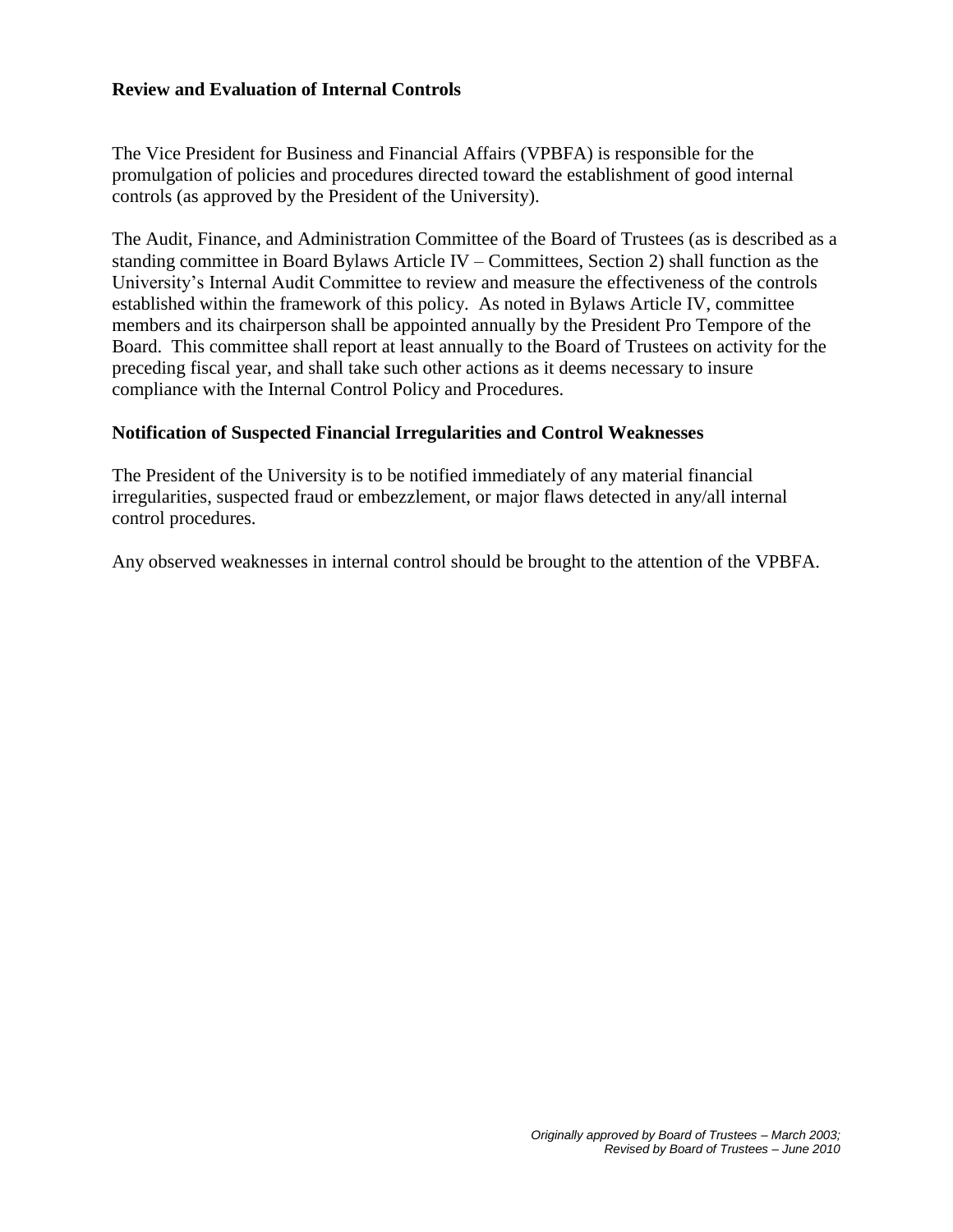### **UNIVERSITY OF NORTH ALABAMA INTERNAL CONTROL PROCEDURES BUSINESS AND FINANCIAL AFFAIRS**

#### **A. Cash Management**

#### **1. General**

Members of the university community who receive University monies are responsible for the collection and safekeeping of all cash entrusted to them and for the safety of employees who handle cash. For the purposes of Cash Management, the term "cash" is defined to include cash, checks, credit card payments, money orders, and other negotiable instruments whether received in person, by mail, or by the telephone.

Monies received will be deposited on a daily basis at the University Cashiers Office located in Bibb Graves Hall. The Cashiers Office is the centralized area responsible for the cashiering, depository, and collection functions of the University. Only offices approved by the Controller may keep cash overnight. These funds must be secured in a locked safe that has been previously approved by the Controller. No checks shall be cashed, no purchases shall be made, and no substitution of cash, checks, or other documents shall be made from the actual monies received.

### **1.1 Petty Cash**

Withholding monies to establish departmental petty cash funds is not permitted. Departments that need a petty cash account for making change must submit a formal request, through the appropriate Dean or Vice President, to the University Controller. A written justification must accompany the request, with approvals by the appropriate Dean or Vice President.

Petty cash accounts must be intact at all times. Overages and shortages must be recorded upon discovery and immediately reported to the Controller.

#### **1.2 Bank Accounts**

All funds intended for the University must be deposited into an approved University bank account. Only the Vice President for Business and Financial Affairs (with prior approval of the President of the University) has the authority to establish a University bank account. All University bank accounts require two signatures (VPBFA, Controller, or the President) for the withdrawal or transfer of any funds. All bank accounts will be reconciled on a monthly basis by individuals not preparing deposits.

The Bank Signature Cards and the Board Minutes that authorize the check signers shall be kept up-to-date and in agreement.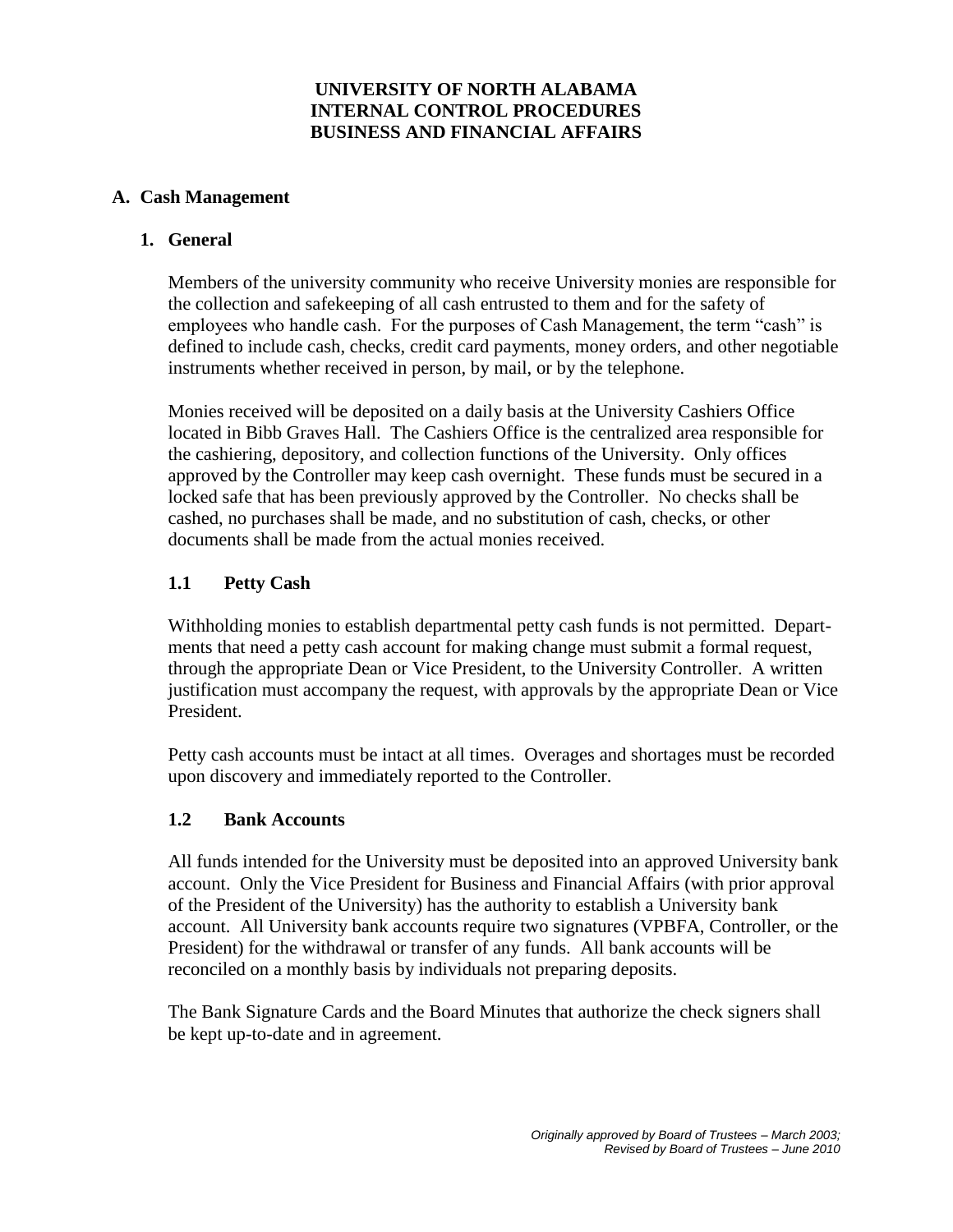## **2. Deposits**

# **2.1 Cash Receipt and Credit Card Reports**

A computer-generated, daily cash receipt report will be produced for all non-student receivable payments. This report will provide name of payer, receipt date, receipt number (computer generated), amount of transaction, and University financial account number. All voided cash receipts must be approved by the Cashier's supervisor and filed with daily cash receipt records.

A batch listing of payments to student accounts shall be computer-generated with financial information transferred to the Financial Records System.

Each point-of-sale station at the end of each day shall generate credit card receipt reports. These reports shall be compared to computer generated student account payments with variances immediately reported to the supervisor.

### **2.2 Transporting Deposit**

A locked bag must be used to transport daily cash deposits to the bank. Cash deposits are to be made on a daily basis. A duplicate bank deposit ticket will be prepared for each bank account. The cashier making the deposit will ensure the bank validates each ticket. If a bank deposit cannot be made, the Controller must be notified before 4:00 p.m. each day. The Controller will then make the deposit, or ensure the cash is safely secured in the University's vault, room 102, Bibb Graves Hall. A copy of the bank validated deposit ticket shall be forwarded to the Controller's office on a daily basis.

### **3. Accountability of Cash**

### **3.1 Limiting Access to Cash**

Access to cash must be restricted to the employee responsible for the cash. Separate cash drawers shall be used to accommodate employee breaks. All cash received after the daily deposit must be placed in a secure location.

### **3.2 Recording Payment Transactions**

### **3.2.1 Person Paying is Present**

When cash is received in the presence of the person making payment, recording of the transaction must take place immediately by issuing a computer-generated receipt or a pre-numbered printed receipt. Departments with pre-numbered receipt books must account for and provide an explanation for all missing or voided receipts.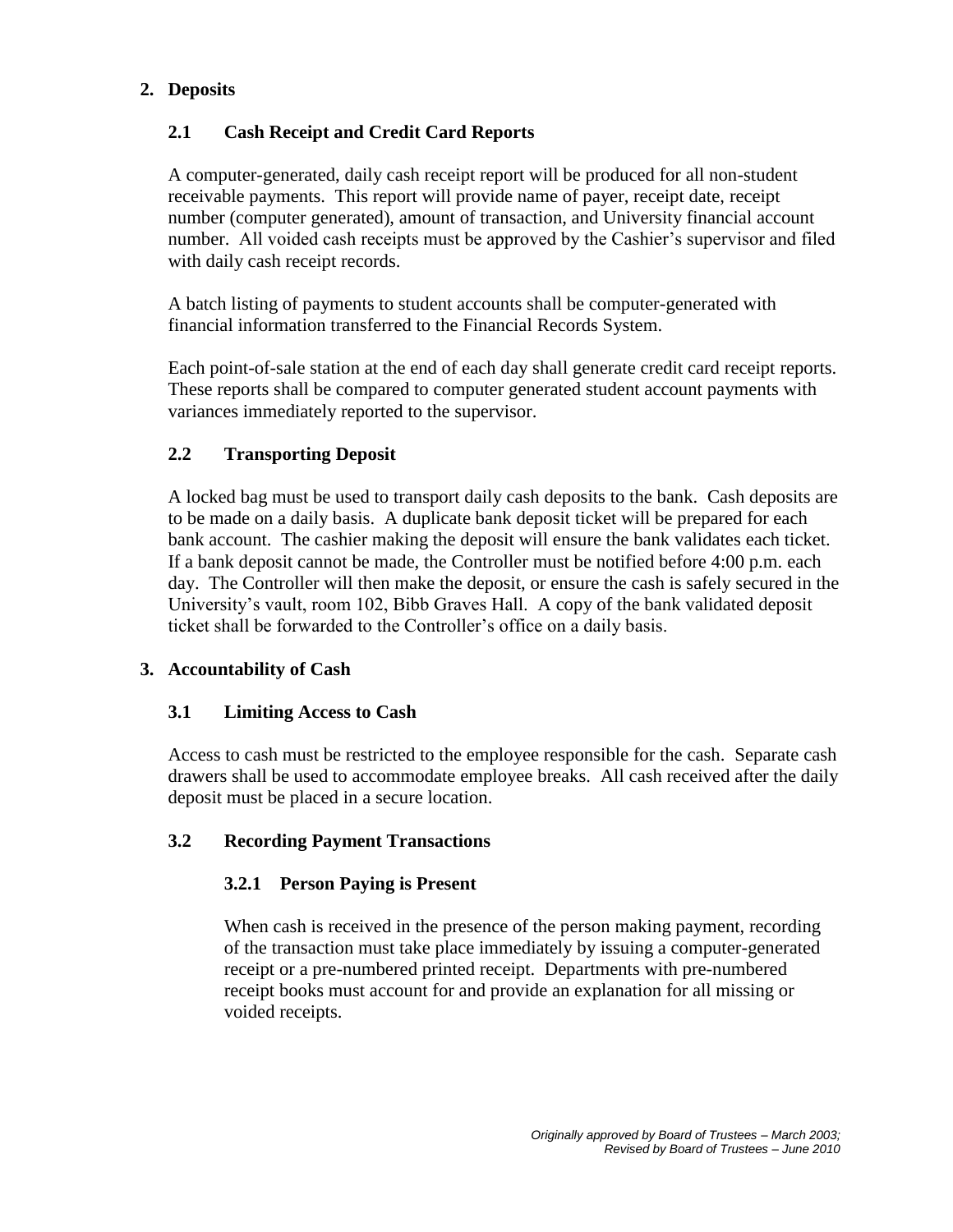### **3.2.2 Person Paying is Not Present**

Where the recording of cash cannot be observed by the person making the payment, two (2) individuals must be present when opening mail or emptying collection boxes.

# **3.2.3 Checks**

Checks must be payable to *The University of North Alabama*, *UNA*, or department (e.g. *UNA University Police*, *UNA Student Engagement*, etc.). All checks *must* be restrictively endorsed "for deposit only" immediately upon receipt. The University's endorsement renders the check nonnegotiable and must be stamped on the back of all checks. The endorsement stamp must contain certain required information and stamps must be obtained from the Controller's office.

# **3.2.3.1 Returned Checks**

Only cash or certified funds will be accepted to redeem a returned check. When a check received by the University is returned for non-payment, an aggressive effort shall be made to collect the amount of the check from the issuer. The University will take the actions listed below:

- The issuer's check-cashing privileges shall be suspended until the amount of the original check, plus any associated fees, is paid in full.
- A hold will be placed on all student registration, transcripts, and other University services until the amount of the original check, plus any associated fees are paid. A certified letter will be sent to the issuer with notification that within 10 days the returned check will be forwarded to the District Attorney's (DA) office for collection. After the completed time, the instrument shall be delivered to the DA's office for collection.

### **3.2.3.2 Negotiating Checks Payable to the University**

Occasionally a check is made payable to the University with the intent that the money be transferred to a student or the on-campus bookstore. The Business Office is the only University department authorized to negotiate checks payable to the University. Checks payable to the University are not endorsed over to the person presenting the check, except for Plus loan checks. Plus loan checks may be endorsed over to the student's parent that is listed as a co-payee on the check if the student has no financial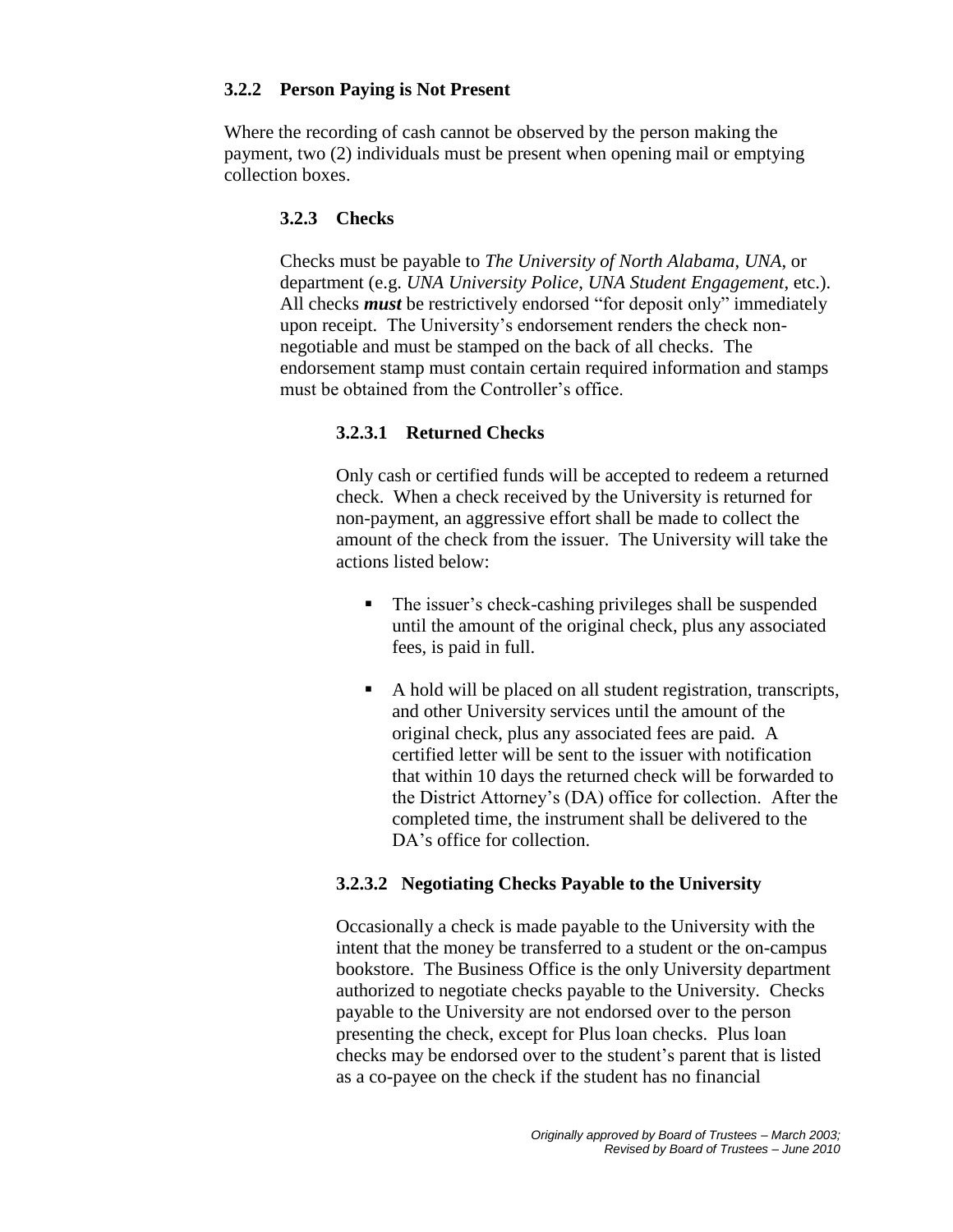obligation to the University. Proper identification is required before endorsement. Non-financial-aid checks made payable to UNA must be deposited and subsequently replaced with a University check payable to the presenter after five (5) working days.

# **3.2.3.3 Checks Received for an Unknown Purpose**

When a University department receives a check and the purpose is unknown, the check must be delivered to the Controller's office immediately. If the Controller is unable to identify the appropriate account for deposit, the check is to be deposited into a holding account. When the appropriate account is identified, the amount shall be transferred from the holding account.

## **3.2.4 Credit Card Payments**

The University accepts payments by MasterCard, Visa, Discover and American Express. Departments that wish to begin accepting credit card payments must obtain prior approval from the Controller's Office to enter into a credit card processing agreement or to acquire electronic credit card data entry equipment.

### **3.2.5 Electronic Transfer of Funds**

Departments wishing to accept wire transfer payments must contact the Controller's office for specific requirements. All electronic funds transfer (EFT) payments from University funds must be approved and processed through the Controller's office.

### **3.3 Segregation of Duties**

Duties for receiving and recording cash must be segregated. No single employee will be placed in a position that allows the employee to receive money and record the payment into the financial system.

### **3.3.1 Duties of Employees Accepting Cash**

Access to cash must be limited to employees who have direct responsibilities related to the handling of cash. The following duties should be performed only by employees responsible for cash:

- Receive monies either in person, by mail, or electronically (i.e. telephone).
- Prepare receipts.
- Deposit cash.